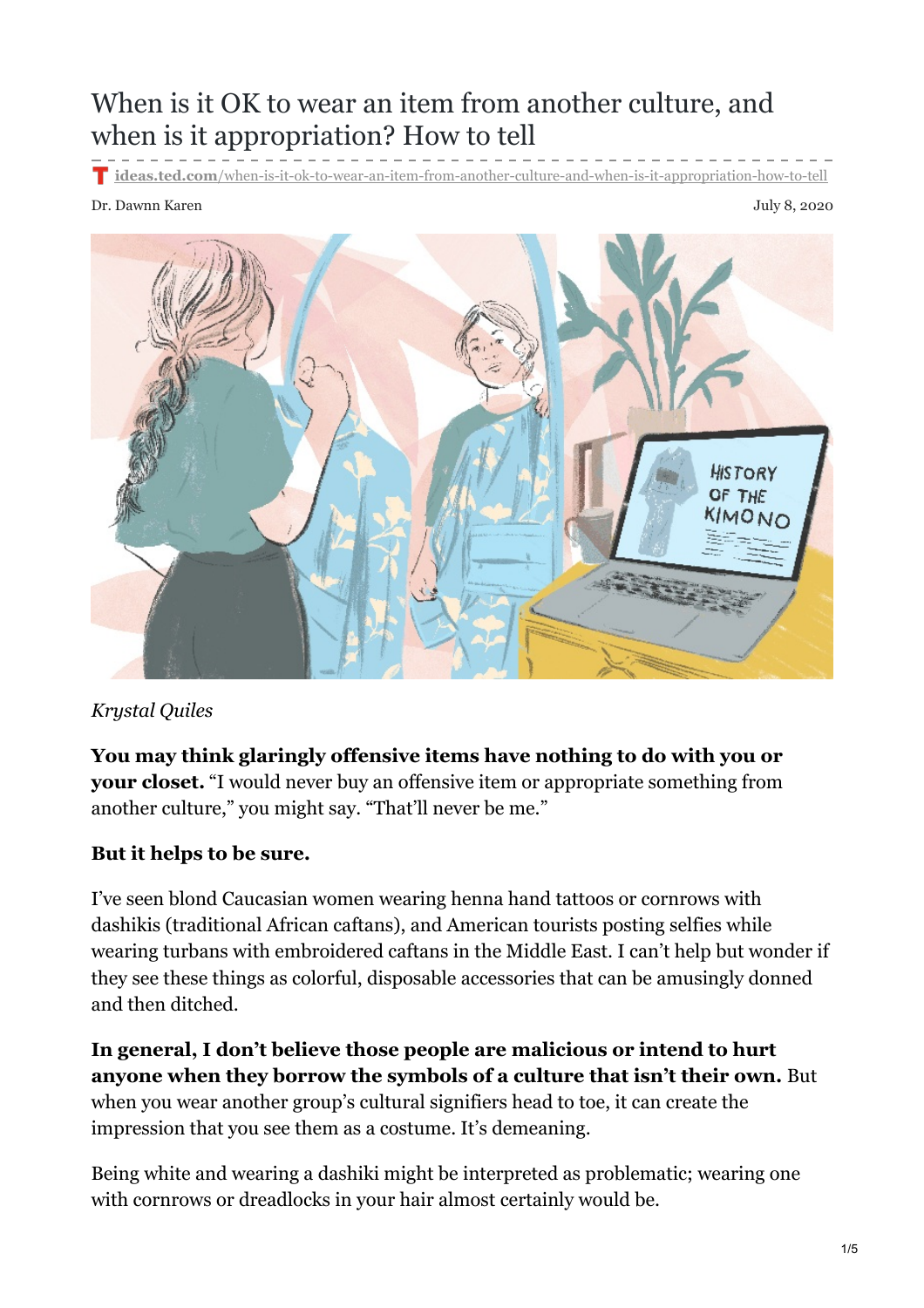### **We have a term within the Black community: "Christopher Columbus-ing."**

It's taking something from a marginalized group and renaming it to claim it as your own. Or, as the *Washington Post*'s Clinton Yates [explained](https://www.washingtonpost.com/blogs/therootdc/post/nouveau-columbusing-black-washington/2012/10/08/62b43084-10db-11e2-a16b-2c110031514a_blog.html), it's "showing up someplace and acting as if history started the moment you arrived."

When Kim Kardashian wore cornrows or [Fulani](https://www.buzzfeed.com/essencegant/these-are-fulani-braids-and-bo-derek-kim-kardashian-didnt-st) braids — a hairstyle with deep roots in the Black community — but called them "Bo Derek braids" (a reference to the blond[and-blue-eyed](https://www.allure.com/story/kim-kardashian-called-cornrows-bo-derek-braids-lol-come-on-girl) movie star who wore them in the 1979 movie *10*), she was met with outrage. Black people I know were like, "No, these are cornrows or boxer braids! We grew up with this! These are styles we get as kids!"

Kardashian more [recently](https://pagesix.com/2019/04/05/kim-kardashians-sunday-service-look-called-out-for-cultural-appropriation/) wore traditional Indian bridal forehead jewelry to a Sunday church service, prompting one Instagram commenter to remark, "I love how this is from the Indian culture and no recognition [is] given whatso[e]ver."

Remember Miley Cyrus's 2013 makeover from Hannah Montana to twerking, grillflashing, hand signal-throwing, bandana-wearing, tongue-thrusting Bangerz hitmaker? As Dodai Stewart [wrote](https://jezebel.com/on-miley-cyrus-ratchet-culture-and-accessorizing-with-514381016) at the time for *Jezebel*, Cyrus "can play at blackness without being burdened by the reality of it … But blackness is not a piece of jewelry you can slip on when you want a confidence booster or a cool look."

If you don't understand cultural appropriation, imagine working on a project and getting an F and then somebody copies you and gets an A and credit for your work.

### **Privilege and erasure are at the heart of any discussion about**

**appropriation.** It's not that Kim K or Miley Cyrus meant to offend with their hairstyles or jewelry. Their intent may very well have been homage.

But as non-Black and -brown celebrities, they have the privilege to wear the looks associated with another person's culture when that person can't necessarily wear looks from her own culture without suffering some type of fallout. Sometimes I wish I could wear those "Bo Derek" cornrow braids because I just want my hair off my face.

**But what does it signal when I wear them as a Black woman?** It denotes that I'm ghetto or that I'm likely not educated. Maybe I'm into rappers and I smoke weed. I don't have the license to wear this particular hairstyle as I want to. Kim Kardashian, however, can wear it any day of the week and walk into an office or a business meeting, and no one is going to think she uses drugs or lacks sophistication. No one is going to fire her or Miley, or kick them out of [school](https://www.nytimes.com/2018/08/21/us/black-student-extensions-louisiana.html) for wearing these hairstyles.

I read a quote on Instagram (posted by New York City [hairstylist](https://www.instagram.com/tenishasweetbeauty/?hl=en) Tenisha F. Sweet) that said, "If you don't understand cultural appropriation, imagine working on a project and getting an F and then somebody copies you and gets an A and credit for your work."

**Sarah Jessica Parker wears a turban in Abu Dhabi in** *Sex and the City 2*  **and it's fashion.** But a Middle Eastern or Indian or other minority woman wearing the same turban in the US has to worry if someone is going to think she's a terrorist or a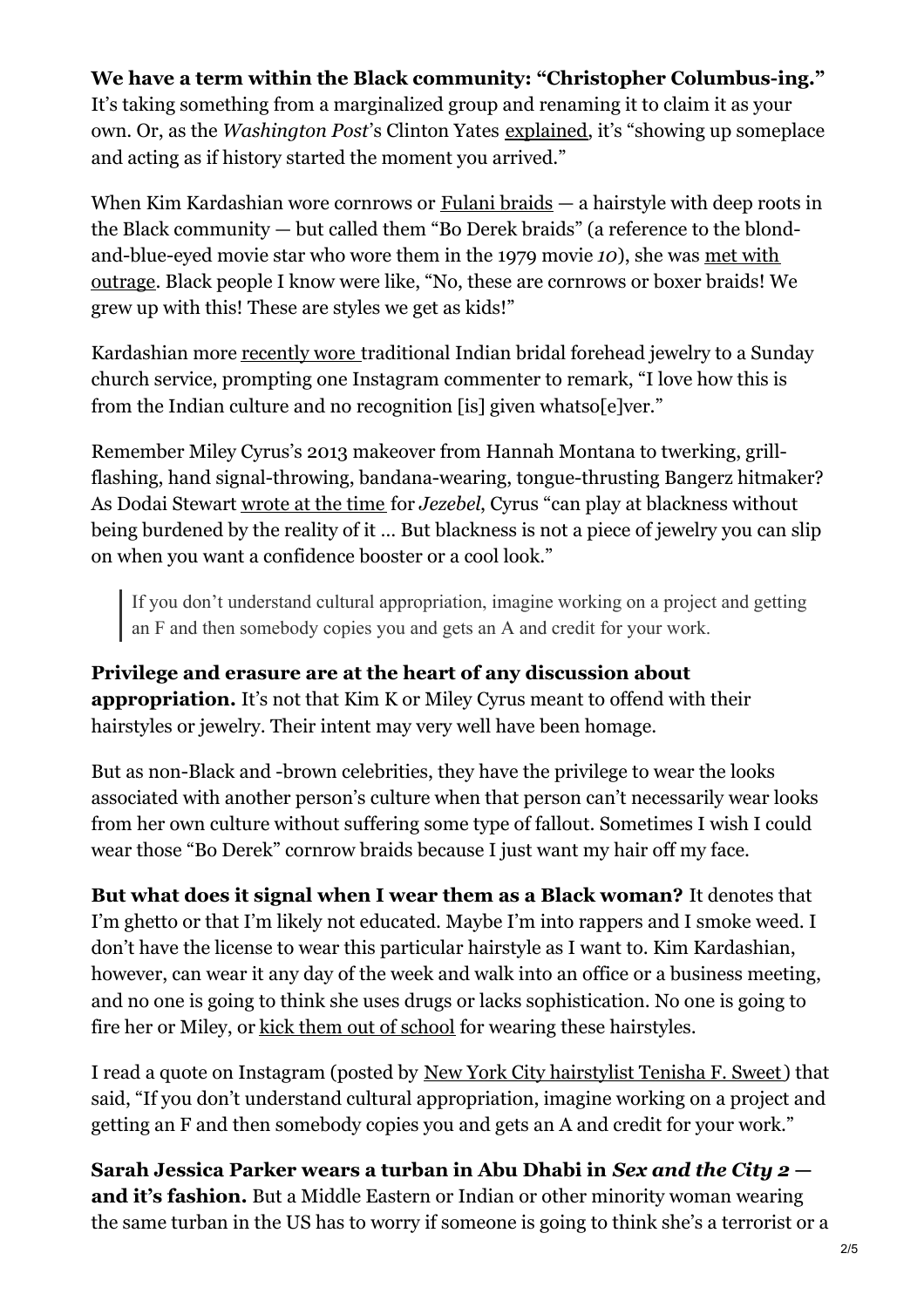Gypsy or a palm reader or whatever other stereotypes are associated with wearing a turban.

**In America, turbans are associated with danger.** [Comprehensive](https://issuu.com/saldefmedia/docs/turbanmyths_121113) research out of Stanford shows we exhibit automatic biases  $-$  heightened since  $9/11 -$  against those wearing turbans, are more prone to perceive innocent objects held by the turban wearer as weapons, and, in video games at least, shoot at them more frequently simply because they wear turbans. But no one is going to worry that Sarah Jessica Parker might blow up the plane. She actually has the privilege to enter most rooms and spaces dressed any way she likes without people attaching stereotypes to her.

I know a Middle Eastern young woman who wears a head covering for religious reasons. When she goes out, she thinks twice: "Maybe I should show a bit of my hair or wear more makeup so I seem less threatening?" These are the second thoughts that some people have to consider when they're trying to display their own culture. Others only have to think once.

Privilege isn't about what you've gone through; it's about what you haven't had to go through.

**Privilege is a touchy subject, because it puts the people who have it on the defensive.** (And that's pretty much all of us, since we all benefit from one form of privilege or another.) As activist Janaya "Future" Khan so powerfully explained in a viral video, people have explosive reactions to the word ["privilege."](https://nowthisnews.com/videos/politics/activist-janaya-future-khan-on-redefining-privilege) They feel defensive because they themselves have almost certainly been marginalized in some way; they too have gone through heartache and trauma at the hands of others.

But, as Khan clarifies, "Privilege isn't about what you've gone through; it's about what you haven't had to go through."

**This much I know: In order to work through these issues, we have to hear one another, to see one another's humanity, to acknowledge one another's hurt.** We need [understanding](https://geni.us/t18MsS) at every level. As [Roxane](https://www.ted.com/talks/roxane_gay_confessions_of_a_bad_feminist?language=en) Gay writes in her book *Bad Feminist*, "We should be able to say, 'This is my truth,' and have that truth stand without a hundred clamoring voices shouting, giving the impression that multiple truths cannot coexist."

On the fashion front, what is someone who loves lots of different cultures to do? Are we as individuals "allowed" to wear only the native styles of our ancestors? Should everybody just shop at the Gap and call it a day? I'm not discouraging anyone from being inspired by other cultures, and I don't think we should water down our looks for fear of the thought police.

It comes down to the spirit in which you wear a garment — and whether that spirit communicates respect versus condescension.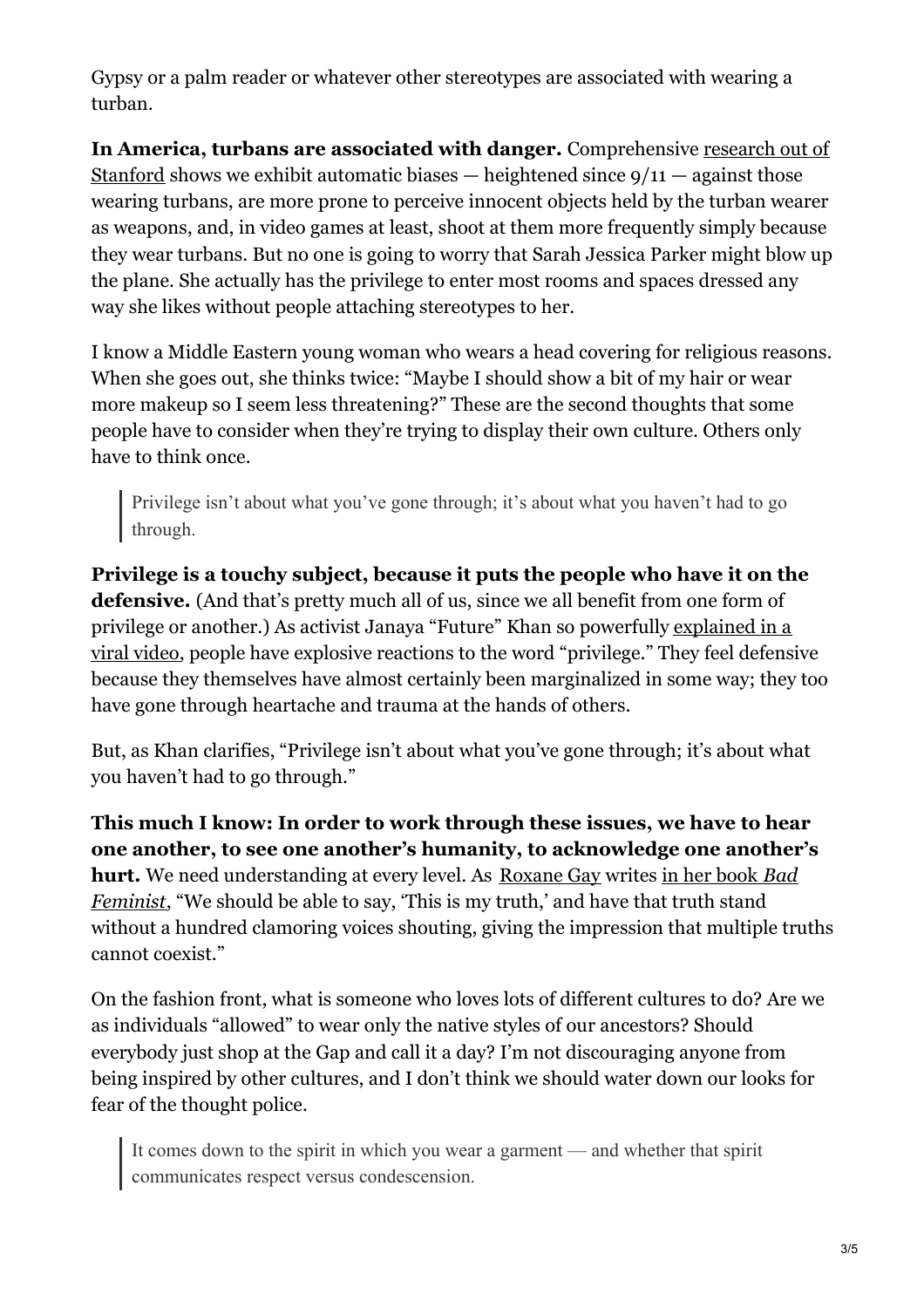### **There are super-simple ways to be sensitive without sacrificing style.**

Personally, I love wearing kimonos. I recently gave a lecture on their history at the Newark Museum. I was fascinated to learn how the garment has evolved over millennia, and how even today in Japan, there are strict rules about how a kimono has to be tied and folded. When I wore a kimono for that lecture, I made it my own. I paired it with black over-the-knee suede boots and minimal accessories. In other words, I didn't wear wooden clogs or style my hair in a shimada, the way that *Vogue* editors styled a white model for a famously appropriative and incendiary 2017 spread. Again, it's culture, not costume.

**But the line differentiating the two isn't always clear.**Reaction was mixed when a Caucasian high school student wore a [cheongsam](https://blogs.brown.edu/amst-1905l-s01-spring-2017/cheongsam-then-and-now/) to her senior prom. It's important to note that her hair, makeup and [accessories](https://www.newsweek.com/students-traditional-chinese-dress-prom-sparks-debate-over-cultural-906297) were tasteful and subdued. One angry observer tweeted: "My culture is NOT … your goddamn prom dress." But the popular opinion in China, per some press [reports](https://www.usatoday.com/story/news/nation-now/2018/05/04/chinese-ok-utah-teens-controversial-cheongsam-prom-dress/580062002/), was to celebrate the teen for her stylish choice.

There is no law on whether or not it's acceptable to wear a cheongsam if you are not Chinese. It comes down to the spirit in which you wear a garment — and whether that spirit communicates respect versus condescension.

The line between celebration and appropriation gets crossed when there is the unacknowledged or inappropriate adoption of the customs, practices or ideas of one group by another, typically more dominant group. It comes down to whether you're aware of a look's cultural history, whether you give credit where it is due (as opposed to renaming the style), and how you honor whatever you are borrowing.

So borrow away  $-$  just be conscious about it.

**The next time you're thinking about wearing an item from another culture, here are some tips for what to do:**

# **Are you Halloween-ing it?**

When you wear cultural items head to toe, it can seem like a Halloween costume. Mix in other elements as well.

# **Educate yourself**

Do a little research into a garment's cultural history before you wear it. I'm not saying pull out a book and read a whole history of boxer braids or the kimono. But google it. Do your due diligence by looking into a style's historical meaning, so you're not walking around inadvertently renaming or disrespecting something.

# **Be respectful**